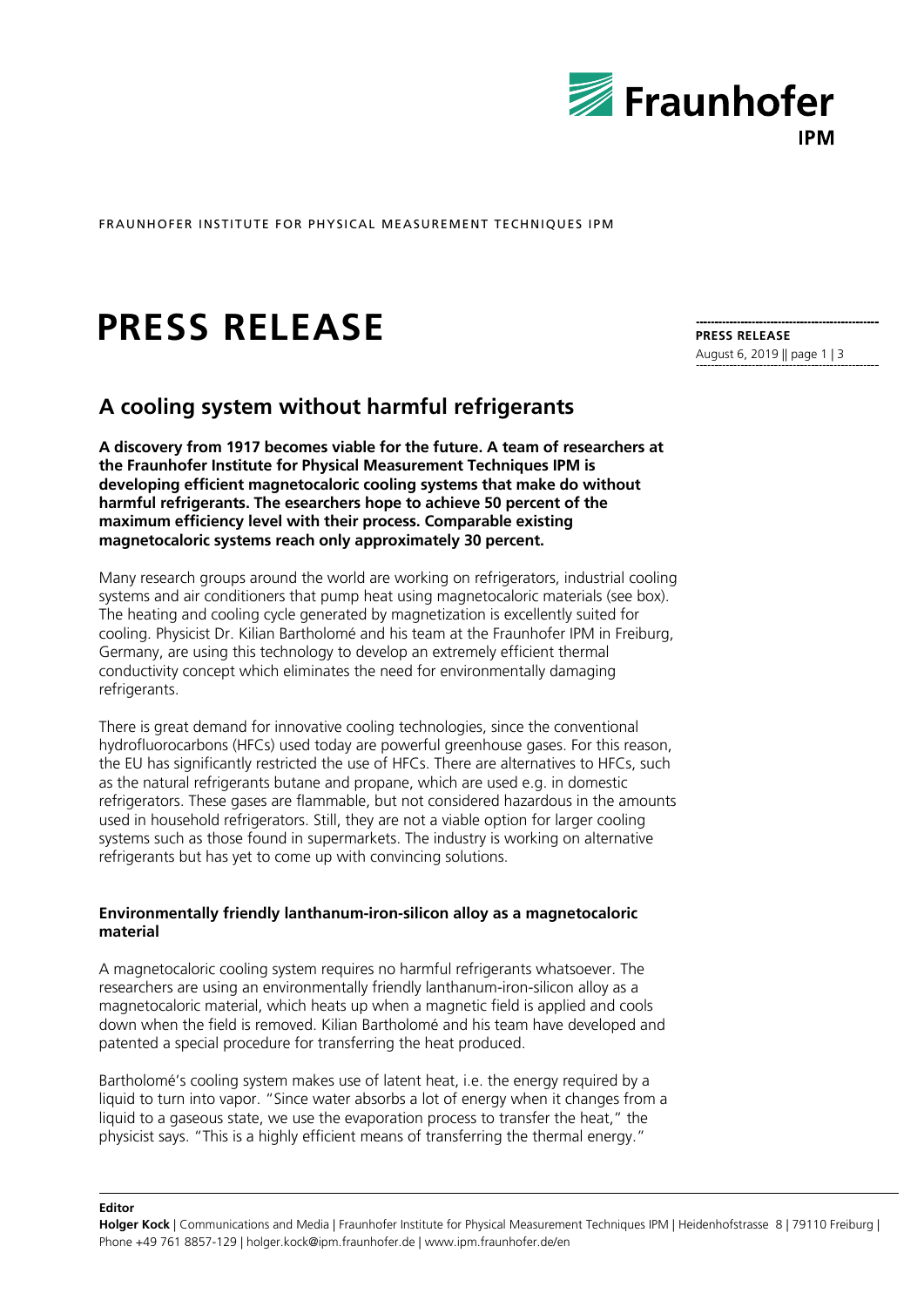

### FRAUNHOFER INSTITUTE FOR PHYSICAL MEASUREMENT TECHNIQUES IPM

In deciding to use the evaporation process for heat transport, Kilian Bartholomé and his colleague Jan König were inspired by heat pipes used e.g. as pipe collectors in solar power systems and for cooling computers. A heat pipe is an evacuated container, where a small amount of fluid has been enclosed. If one side of the pipe is heated, the fluid evaporates on this heated side and condenses again on the cold side. Very high heat transmission rates are achieved in the process.

The magnetocaloric heat pipe being developed at Fraunhofer IPM, however, is significantly more complex. It consists of many small chambers containing the magnetocaloric material. The alloy has a finely porous structure so that it can be optimally penetrated by the water vapor. The method for producing the porous alloy is the work of Dr. Sandra Wieland and Dr. Martin Dressler at the Fraunhofer Institute for Manufacturing Technology and Advanced Materials IFAM.

#### **New world record for magnetocaloric cooling systems**

In order to even further increase efficiency, Bartholomé arranges the segments of the heat pipe in a circular pattern and places a rotating magnet in the middle. It is expected that the demonstrator will generate 300 watts of power by the time it is finished at the end of the year. By way of comparison: The compressor in a household refrigerator produces from 50 to 100 watts of power. The current system operates at a very high frequency already. The researchers in Freiburg plan to use the demonstrator to break a world record for magnetocaloric cooling systems with regard to system frequency. The long-term objective is to achieve 50 percent of the theoretical maximum efficiency level. Comparable existing systems reach approximately 30 percent.

Industry players are already expressing great interest in the research, for example Philipp Kirsch GmbH, which manufactures special refrigerators for medical laboratories, pharmacies and hospitals. The old-established German company is working together with Fraunhofer IPM in a project sponsored by the German Federal Ministry of Economics and Technology (BMWi). "We want to put a minus-86-degree unit on the market based on magnetocalorics," says CEO Jochen Kopitzke. "Magnetocalorics has a very large disruptive potential and could be capable of replacing compressor-based cooling in the medium-term time frame. We see here a clearly developing market which we can penetrate."

**PRESS RELEASE**  August 6, 2019 || page 2 | 3